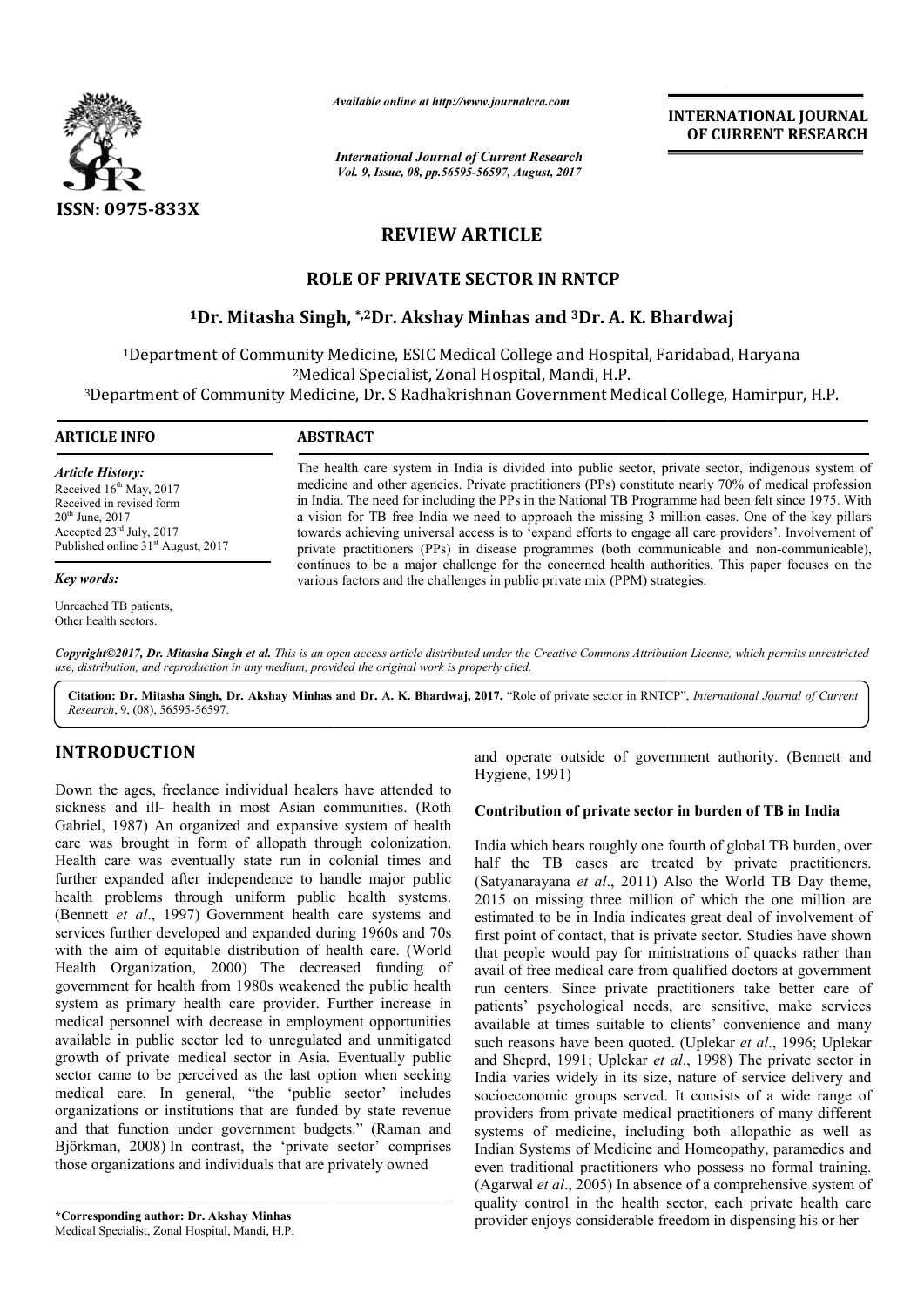own 'brand' of care. Surveys further indicate that the private sector is an important source of care even where public services are available. (Bennett *et al*., 1997)

#### **Recent advances by Government of India to reach the unreached TB population**

Government of India declared Tuberculosis a notifiable disease on 7th May 2012 and with help of Nikshay for TB notification a total of >57,000 private health facilities are registered till 2013.<sup>12</sup> Delays in diagnosis (Uplekar *et al.*, 1998), overdiagnosis of TB due to an over-dependence on X-rays, the use of multiple non-standard regimens for inappropriate durations, the lack of a mechanism to ensure the full course of treatment and to record treatment outcomes are some issues of concern in the private sector. Keeping these unavoidable issues in mind Government of India with Central TB division developed Standards of TB care in India (2014). It has clearly been stated in standard number 12 that 'Any practitioner treating a patient for tuberculosis is assuming an important public health responsibility to prevent on-going transmission of the infection and the development of drug resistance.' And to fulfill this responsibility, the practitioner must not only prescribe an appropriate regimen, but when necessary, also utilize local public health services / community health services, and other agencies including NGOs to assess the adherence of the patient and to address poor adherence when it occurs. (World Health organization, 2014)

## **Public Private Mix**

In the earlier days of the Revised National Tuberculosis Control Programme, the concept of Public-Private Mix (PPM) had mainly considered only the collaboration between the national TB programme and the private health sector, through the involvement of private hospitals and Private Practitioners (PPs). Now the concept has gained a broader meaning and is seen as a strategy to diagnose and treat TB patients reporting to all sectors of health care. PPM has been defined by World Health Organization as 'strategies that link all entities within the private and public sectors (including health providers in other governmental ministries) to the national TB programme for DOTS expansion'. Between 2000 and 2002, many models of public-private collaboration in the RNTCP came up in places such as Delhi, Kannur, Kollam (Kerala), Mumbai, Meerut (UP) and teagardens of the North-East. Using the experiences gained from collaborations with Non Government Organizations (NGOs) and the private sector, the Central TB Division published guidelines for the participation of the NGOs (Involvement of Non-Governmental Organisations in the Revised National Tuberculosis Control Programme; guidelines published by the Central TB Division, 2001) and private practitioners (Involvement of Private Practitioners in the Revised National Tuberculosis Control Programme; guidelines published by the Central TB Division, 2002). NGOs are actively involved in the community because of their accessibility and flexibility of services and play an active role in health promotion in the community. Presently, more than 1,000 NGOs are providing services as per RNTCP guidelines. The NGO must be registered under the Societies Registration Act, should have a minimum of three years' experience in the area of operation, and must have available infrastructure and staff. It must have an established health facility, with a proven track record in health care activities. The normal period of agreement will be three years, to be renewed annually only on

the basis of satisfactory annual reports of activities, evaluation of performance by the DTCS and recommendation for extension. The Central TB Division has actively interacted with the management of large corporate houses and advocated for their involvement in RNTCP activities, following which many business houses have adopted the RNTCP. Over 100 corporate sector units are now involved in the RNTCP, such as a sugar mill in Uttar Pradesh, and tea gardens in the North-East and West Bengal. Industries like Coal India in West Bengal are also contributing to the success of the programme. The participation of tea estates in the RNTCP in Dibrugarh in Assam and Jalpaiguri in West Bengal has given especially encouraging results. In the year 2003-04, tea garden hospitals detected 42 percent of the new smear-positive cases in Dibrugarh and 32 percent cases in Jalpaiguri. (Agarwal *et al*., 2005)

Health care services provided by public sector undertakings such as Employees' State Insurance (ESI), Railways and Central Government Health Services (CGHS) also cater to a large segment of the society. Now ESI, the Railways and CGHS, as well as the Ministries of Defense, Steel, Coal, Mines, Petroleum and Natural Gas, Shipping, Power, Chemicals and Fertilizers, have given directives to their respective health facilities to adopt the DOTS strategy, and patients are being registered under the RNTCP at the respective health facilities. (Agarwal *et al*., 2005) RNTCP has had interacted with the major organizations of corporate house like Confederation of Indian Industries, World Economic Forum, Federation of Indian Chamber of Commerce and Industry (FICCI) and the trade unions.

The PPM initiative was scaled up in 12 cities in 2003. The providers were classified into six basic categories: state government health services; government facilities outside state government (ESI, Railways, etc.); medical colleges; the private sector; NGOs; and the corporate sector. Initial trends from the intensified PPM pilot sites show that the systematic involvement of various health sectors can lead to an increase in case detection. Encouraged by the early results of the project, the Central TB Division expanded the project to another eight cities in October 2004. (Agarwal *et al*., 2005)

## **Challenges**

However, over a period of 7-8 years there was a felt need for revision of the schemes of PPM in view of newer initiative like DOTS plus, TB-HIV collaboration to improve access of DOTS for TB patients. Following areas are identified for collaboration with NGOs:

- 1. TB advocacy, communication and social mobilization scheme
- 2. Sputum collection center scheme,
- 3. Sputum pickup and transportation scheme
- 4. Designated microscopy centre scheme
- 5. Laboratory technician scheme
- 6. Culture- DST scheme
- 7. Treatment adherence scheme
- 8. Urban slum scheme
- 9. Scheme for TU
- 10. TB-HIV scheme

The top-down PPM-TB policy initiatives are too technical in their implementation; this has widened the barriers of mistrust within the TB programme. (De Costa *et al*., 2008) To deal with